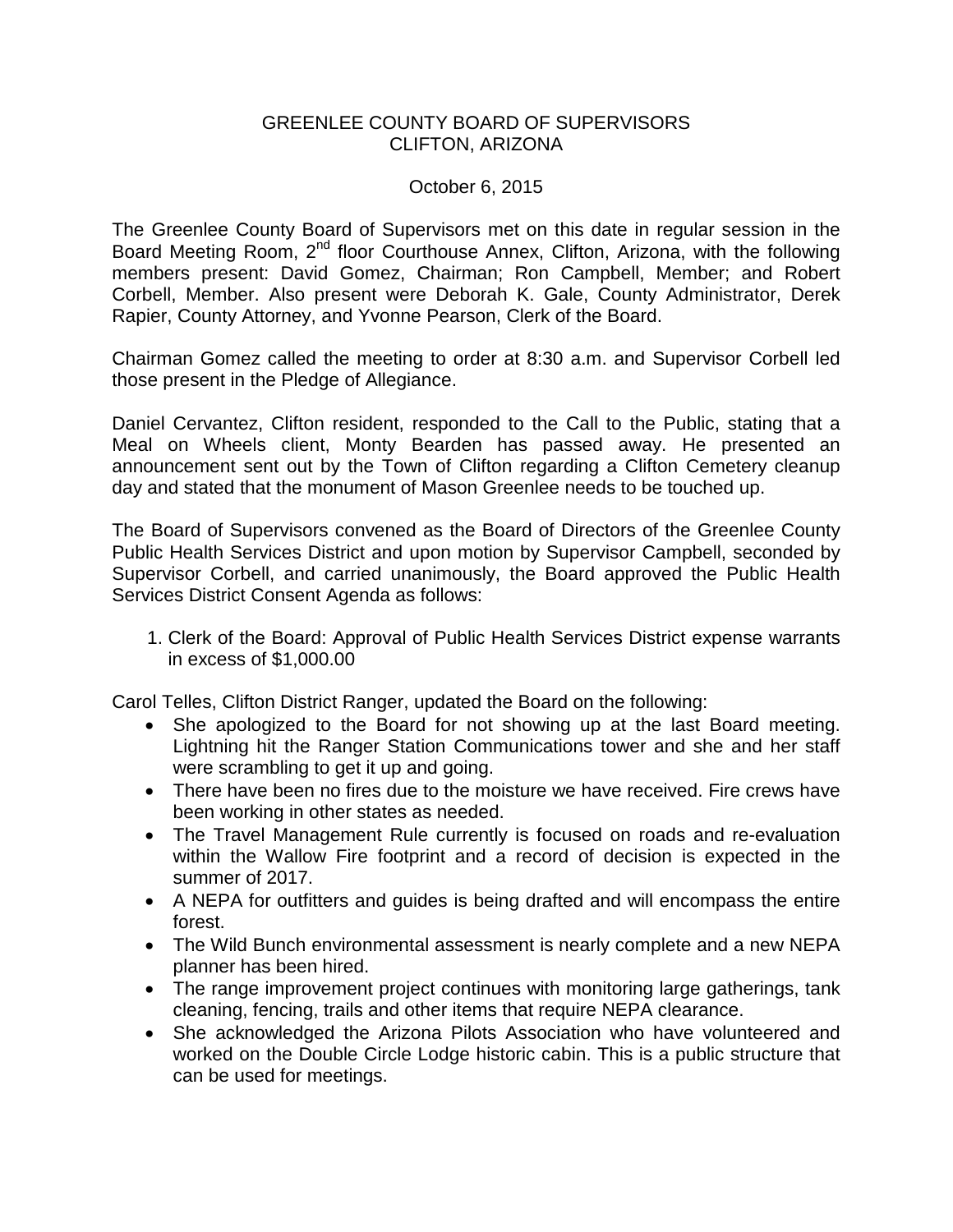• Tom Olsen has retired leaving the Forest Supervisor position vacant. Scott Russell will be acting Supervisor.

Mike Bailey, Recreation and Land Staff with Clifton Ranger District, updated the Board on the following:

- Improvements to the Black Jack campground continue with 12 new pedestal picnic grills installed. He has funding to gravel the roads in that area and still has 28 picnic grills left which will be installed at sites on the Coronado Trail.
- He stated that another part of his job is roads and stated that Ron Pearson made his job easy. He presented a Certification of Appreciation to Ron Pearson, former Public Works Manager, on behalf of the Clifton Ranger District for his many years of partnership and collaboration in maintaining the district roads in the safest and most professional means for county residents and forest visitors. Ms. Pearson accepted the award on behalf of Ron Pearson.

Upon motion by Supervisor Campbell, seconded by Supervisor Corbell, and carried unanimously, the Board convened into Public Hearing - Planning and Zoning – Request from Dan Burk to change the zoning district of Assessor Parcel 400-06-009 at 748 Jackrabbit Drive from RU 36 to LI.

Philip Ronnerud, Planning and Zoning Director, stated that this zoning change will properly zone Mr. Burk's property to commercial use. There were no public comments for or against the change. The Planning and Zoning Commission has recommended approving the change.

The Board continued in Public Hearing - Planning and Zoning – Request from Robyn Hiatt to change the zoning map of Assessor Parcel 300-91-027C at 831 Bobcat Drive from RU 36 to TR 36.

Mr. Ronnerud stated that the change is necessary so that a manufactured home can be placed on the property. There were no public comments for or against the request. The Planning and Zoning Commission has recommended approving the change.

The Board reconvened into regular session.

Upon motion by Supervisor Corbell, seconded by Supervisor Campbell, and carried unanimously, the Board approved the Planning and Zoning – Request from Dan Burk to change the zoning district of Assessor Parcel 400-06-009 at 748 Jackrabbit Drive from RU 36 to LI as presented.

Upon motion by Supervisor Corbell, seconded by Supervisor Campbell, and carried unanimously, the Board approved the Planning and Zoning – Request from Robyn Hiatt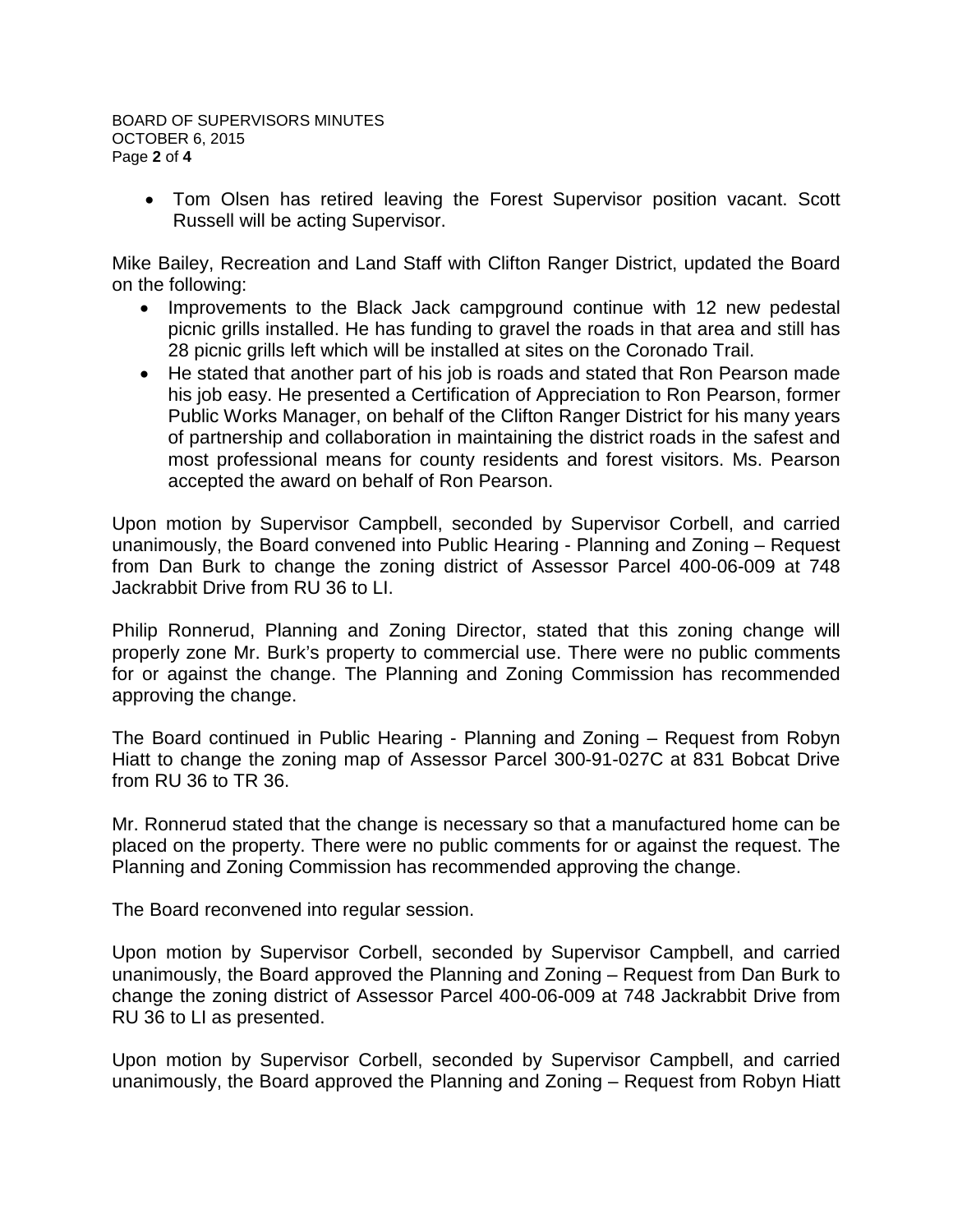BOARD OF SUPERVISORS MINUTES OCTOBER 6, 2015 Page **3** of **4**

to change the zoning map of Assessor Parcel 300-91-027C at 831 Bobcat Drive from RU 36 to TR 36.

Ákos Kovach, Economic Development Coordinator, updated the Board on the following:

- The Graham County Chamber of Commerce Executive Director has resigned as has the Board of Directors so replacements are being sought.
- A Poker Run is scheduled for October  $24<sup>th</sup>$  to benefit the Clifton American Legion and will begin at the American Legion and run through Mule Creek, NM to Silver City, NM to Lordsburg, NM through Duncan and back to the Clifton American Legion.
- The Annual Colors of Copper festival will take place the first weekend in November
- Closing of escrow on a large commercial project will be done on October  $15<sup>th</sup>$  and that business will open for business by the end of the year.
- A groundbreaking ceremony will take place near October 15<sup>th</sup> for a new apartment building complex in Clifton
- A second national chain business will be rehabilitating a vacant building in Clifton and is expected to be in business by the end of the year.
- The Javelina Chase bicycling event planning is well underway with a Fly-in event at the Airport to be planned during that same time.

Daniel Cervantez, Clifton resident, requested to speak to the Economic Development update item on the agenda. He stated that the property on Table Top which is owned by the Town of Clifton should be transferred to the County for development.

Ms. Gale reported the following:

- She reported that Congress has adopted a continuing resolution on the federal budget which includes the payment of the balance owed on Payment in Lieu of Taxes (PILT) funding. There is still no movement for PILT funding for the current year.
- She reviewed and explained each of the 24 legislative proposals that are on the table for supervisors to vote on at the County Supervisors Association (CSA) Legislative Summit next week.
- The Small Counties Association will vote for their CSA Board member representative at the November Small Counties Forum meeting.

The Calendar of Events was reviewed. Due to scheduling conflicts, the November 17<sup>th</sup> Board meeting was rescheduled to Monday, November 23<sup>rd</sup>.

Ms. Pearson requested that the minutes for September 23<sup>rd</sup> reflected in item A of the Consent Agenda be tabled. Upon motion by Supervisor Campbell, seconded by